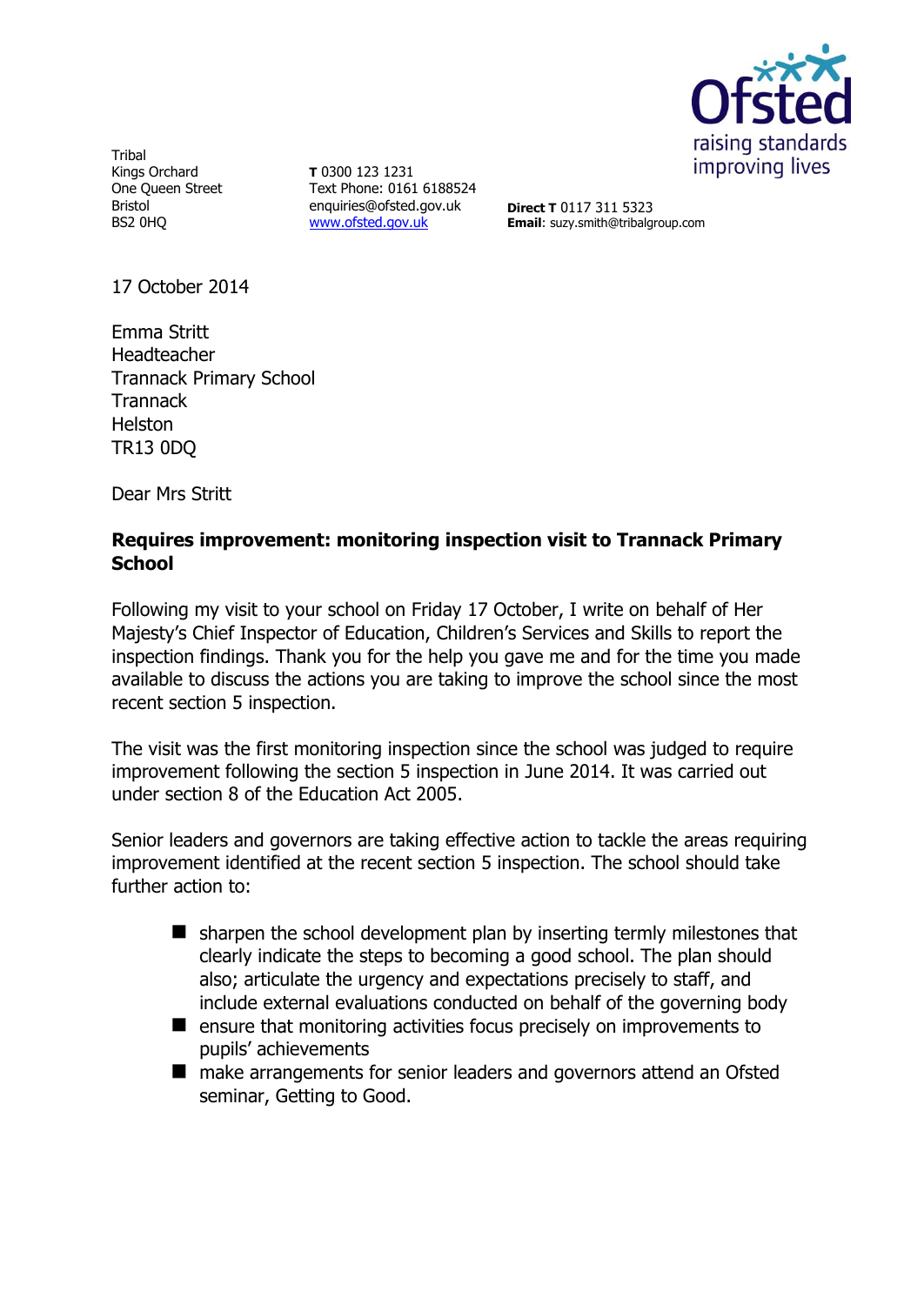

# **Evidence**

During the inspection, meetings were held with the headteacher, other senior leaders, eight pupils from Years 4-6 and six members of the Governing Body. A telephone call was held with a representative of the local authority to discuss the action taken since the last inspection. A range of documents were evaluated including, the school improvement plan, minutes of governing body meetings, visit notes from local authority monitoring, the outcome of an external review of governance, pupils' work and the school's monitoring records.

## **Context**

There have been no significant changes since the last full inspection in June 2014.

# **Main findings**

Senior leaders responded quickly to the findings of the last full inspection by conducting an open meeting for all staff, governors and parents. This enabled the school community to immediately overcome any disappointment and move forward collectively in tackling the areas of development identified in the report.

The headteacher has taken a number of actions which, together, are raising the expectation and aspirations for all. Visits to a local outstanding school have resulted in new systems for the marking of pupils' work. Staff and most pupils report that this new approach is more helpful at identifying what pupils have done well and what they need to do next to improve. A new scheme of work for personal social health and education (PSHE) is helping to reinforce pupils' higher expectation when helping and working with each other. Pupils recognise that behaviour has improved because 'teachers are nice, but now stricter'. The quality of teachers' planning has also improved. By identifying individual pupils in daily planning, activities are now being more closely matched to their needs. Dedicated lessons which focus on pupils' problem solving skills in mathematics are supplementing the daily mathematics lessons well. Pupils enjoy these additional sessions and the challenge of applying their knowledge of formal calculations in a variety of difference formats and contexts.

The introduction of termly meetings to check on pupils' progress is enabling school leaders to hold class teachers to account more closely. Currently, senior leaders analyse pupil performance data and evaluate the impact of any additional support pupils receive. Any underachievement is therefore quickly identified. All teachers provide evidence of their performance against the teacher's standards and their personal targets. The headteacher is aware that teachers now need to take even more ownership of analysing the performance of pupils in their class in order to accurately judge their overall performance.